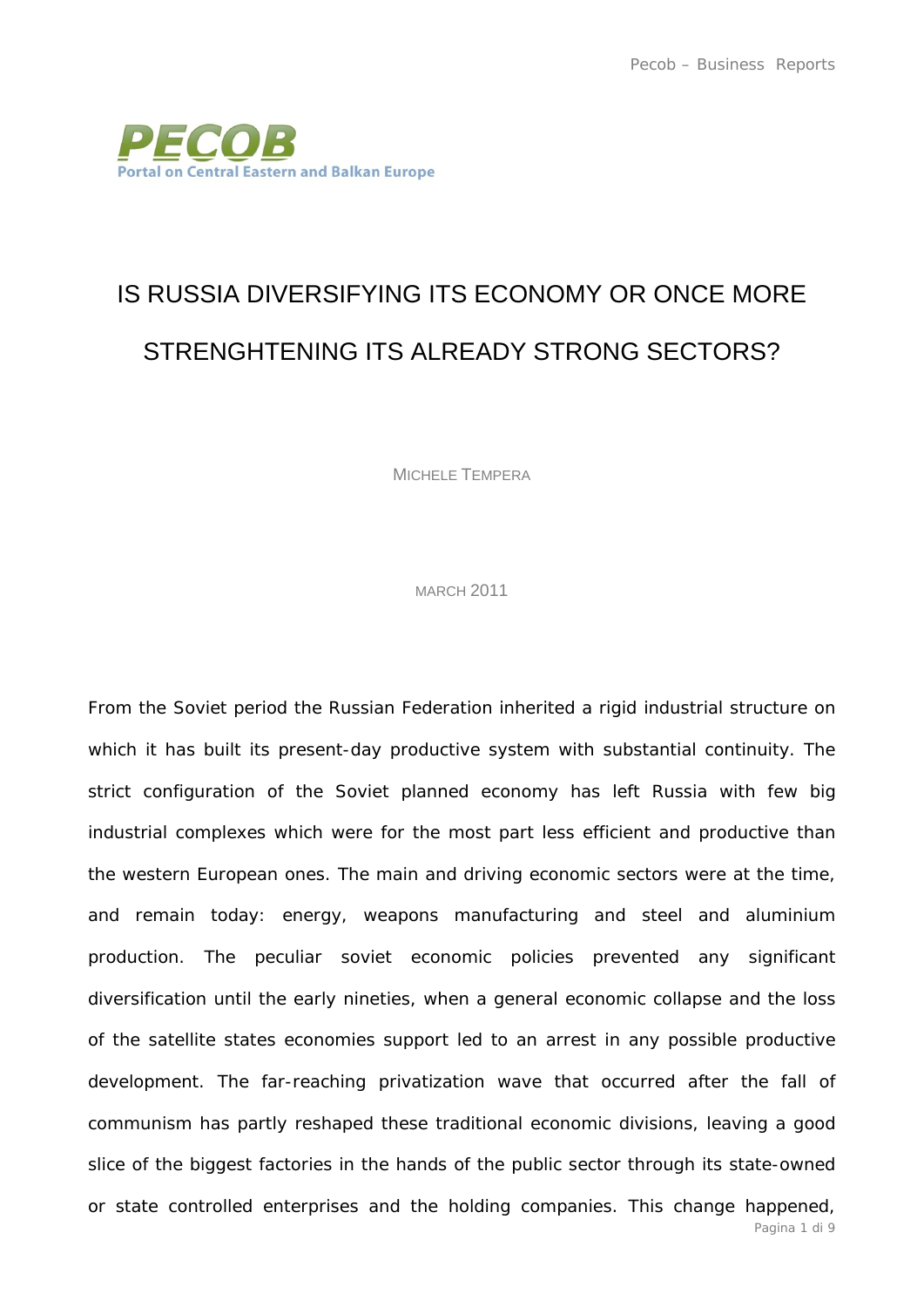especially under the Eltsin government tenure, without any effect on the whole productive structure except for the ownership of some of the more profitable state enterprises.

The internal political and financial scenery emerged in this way and and brought Russia to the new millennium with a roughly tripartite economic structure. The first segment is composed by a number of small enterprises and activities which suffered huge technological backwardness and isolation from the rest of the country's economy. The second segment is made up of an extended public sector which stretches to cover the majority of strategic financial and productive enterprises once owned by the soviet regime. The control over these strategic economic strong points is exerted through public holding companies or by the federal government directly. The third economic part, which came to light at the beginning of the new millennium, is constituted by the state enterprises or some of their branches that the so called "oligarchs" were able to gather at the time of the vast, non-transparent and suspect post-soviet privatizations. This situation led to an almost motionless economic structure, where a small number of primary sectors have been advantaged at the expenses of dynamic, widespread and balanced economic development. At the same time the majority of Russian human and monetary resources have been devoted to those sectors, leaving only a minor role to all other activities. From Putin's rise to power in 1999 onwards, this unbalanced trend has been going on without any interruption and is still evident today. Nevertheless the last eleven years have seen the rising need to cope with the lack of economic alternatives outside of the above mentioned pillars, that historically have been the backbone of Russia's productive system. The necessity to enlarge the economic options has been felt by Moscow as a priority on paper, but it hasn't been already addressed successfully.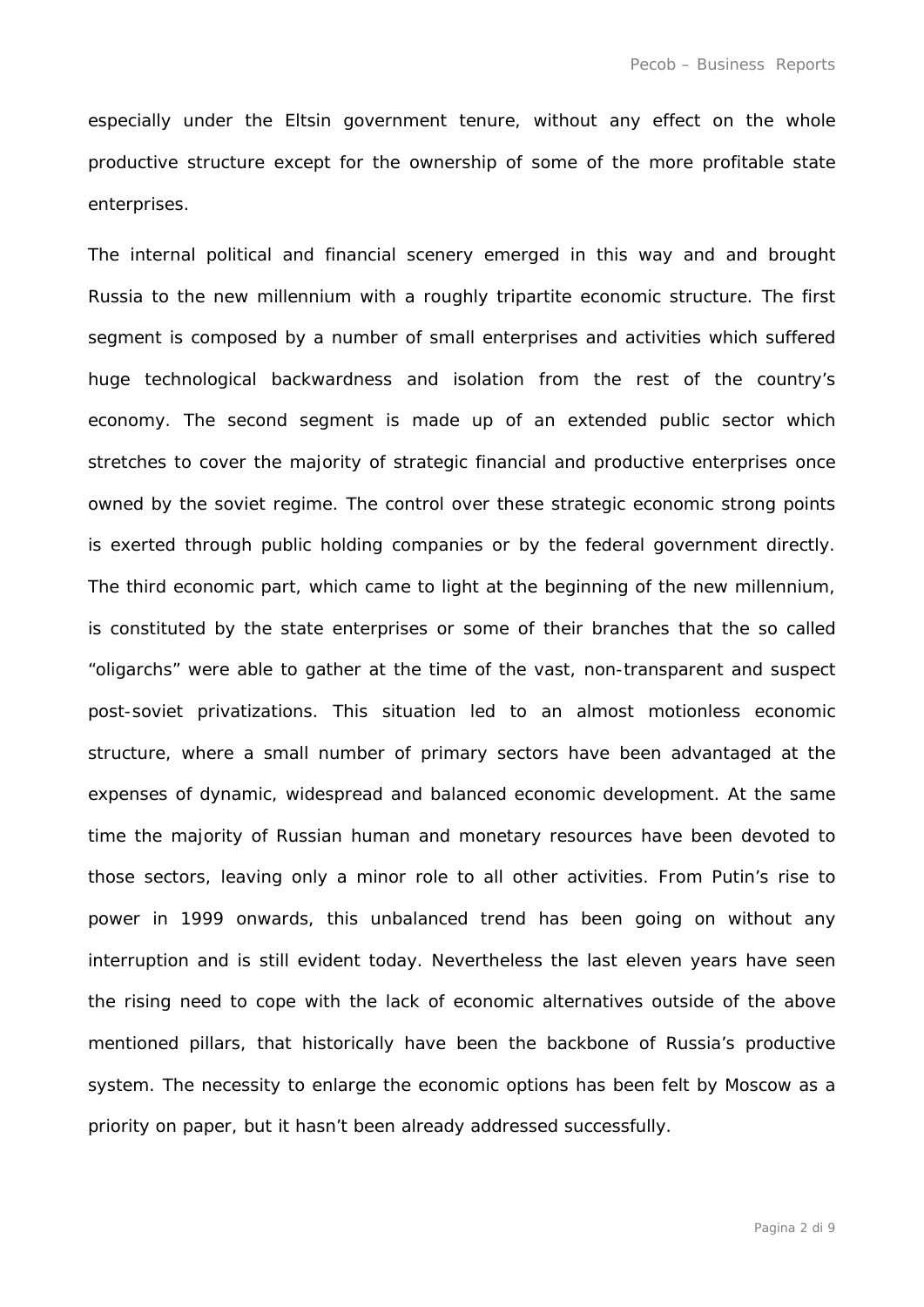Throughout the ten years of Putin's hold on power, there have been some efforts to solve the problem of imbalance between overdeveloped and underdeveloped economic sectors. However, the various attempts to diversify Russian economy have been, it seems, in vain. It is also possible to affirm that in the same period of time, what could have been considered as a temporary weakness, caused by the understandable postsoviet financial and institutional difficulties, has become Russia's permanent structural feature, keeping the national economy from being helpful to the bulk of the population. In this context the last ten years have seen the funding of the three key Russian productive sectors (defence, energy and steel) rise until the great majority of the total state investment spending. If we take into consideration 2010 and the beginning of 2011, we can easily observe that the tendency described above hasn't changed considerably. On the contrary, in October 2010, Prime Minister Putin and Energy Minister Shmatko announced at a conference held in gas-rich Siberia that investments in the gas sector will escalate until 2030 to an amount of approximately 450 billion dollars. The plan hinges on the national gas monopoly of Gazprom, the state company which is the strategic point on which Russian economic and political powers rely.

Moreover the nuclear energy and oil production output will be augmented through large supplementary investments made by public and private Russian agencies. The defence sector will have an even larger share of the investments at hand for the future, confirming the past trend. By 2020 the military spending will reach almost 2% of Russian GDP, with a extensive army and renewal of heavy weapons worth 650 billions dollars up to the same year. The steel industry is following the same path, mostly for two reasons: the unquenchable Asian demand that keeps alive the profitability of the production, and the home consumption stirred (directly or indirectly) by state economic activities. These huge investment plans, focused on the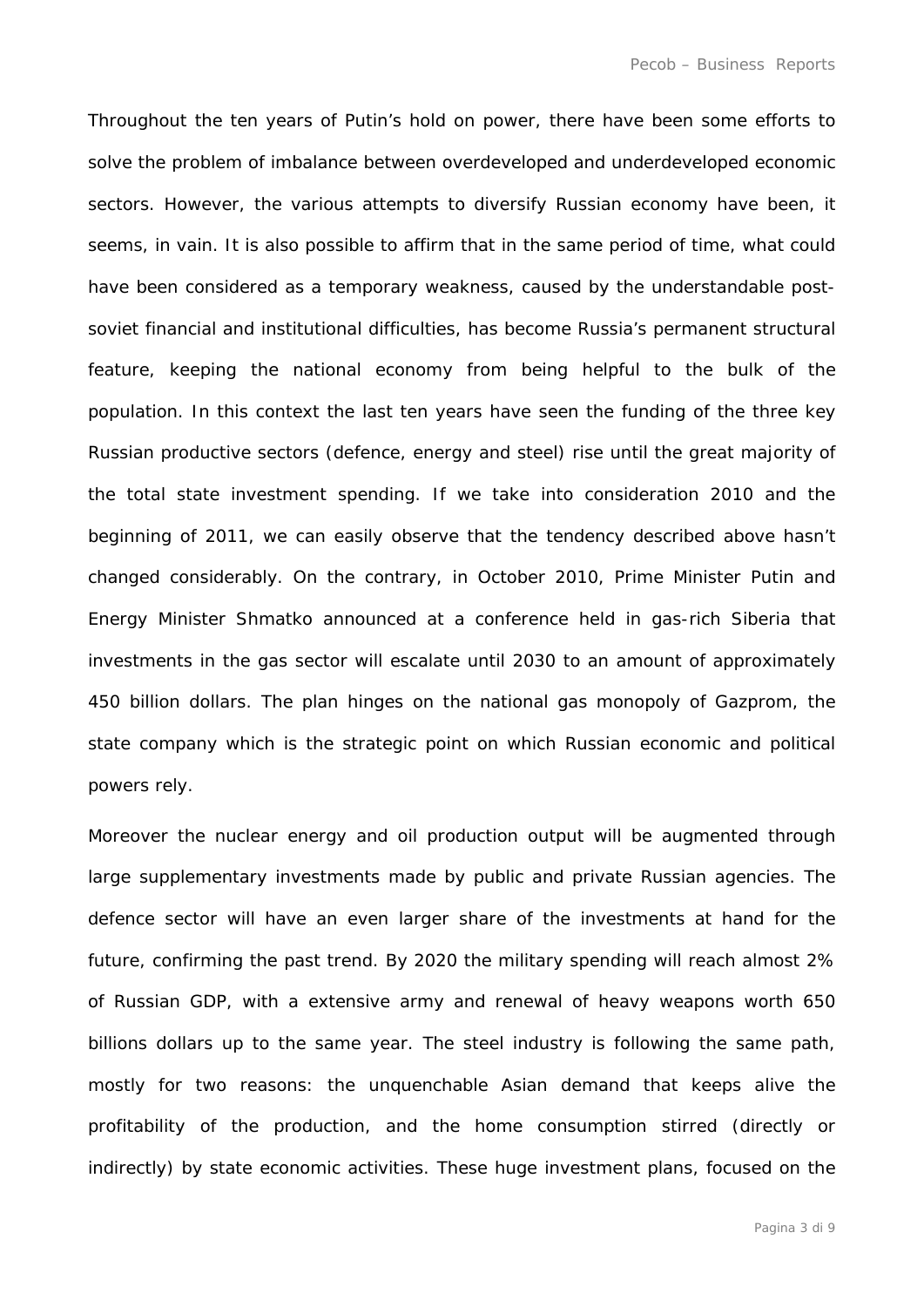few already-developed economic sectors, will absorb most of the public financial resources in the approaching decades. It's a situation that reveals the misleading nature of the declarations and actions taken by the Russian political authorities ahead of an urgent and widely recognized need to diversify the Russian economy.

In fact the necessity and the will to work effectively for the diversification of the economic structure has been a central issue in the official statements made by Moscow, more than once in the last years. For what concerns the policies oriented towards this goal, the agreements with the European Union in the spring 2010 whose content went from know how and technology transfer to bilateral cooperation in research must be underlined. Furthermore a national plan to modernize and upgrade the productive activities in Russia has been lunched in the fall 2010 with a massive commitment by the government, but which remained largely on paper. Even though something has been done, the endeavours made by the public authorities have so far fallen apart, generating activities separated and isolated from the general (and frail) economic net. This outcome has tragically resembled the national outlook depicted by the three main national sectors inside a weak economy. In addition, it must be noted that technological research and the productive activities which have flourished in the last years as a consequence of the efforts made by Moscow to encourage innovation and diversification of the economy, have kept a strong association with the three main national economical sectors. In this way the possible benefits of an enlargement to the whole economy of dynamic and new activities have remained limited to little circle of industries linked to the main ones. The Special Economic Zones (SEZs), established in the last decade as a tool to attract investments and start new enterprises on the Russian territory, are to be considered as another example of failed attempt to enlarge the economic participation of a wider segment of the population. They didn't generate the expected effect on the country's wellness as a whole, only improving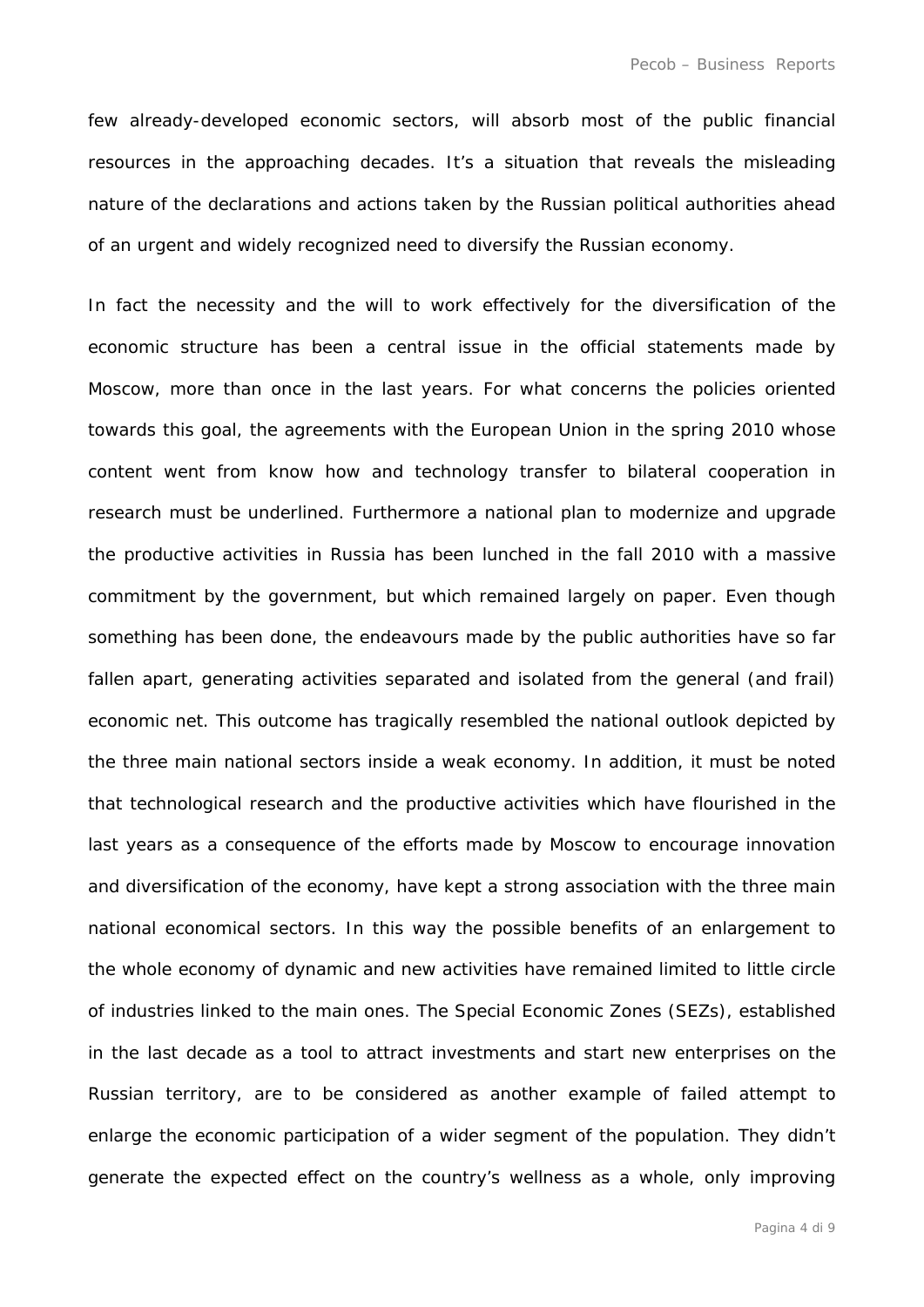artificial arithmetical indexes, sacrificing labour rights and environmental laws without a real positive outcome for the majority of the people.

The same goes for the Foreign Direct Investments in Russia. They have been mainly directed to the three driving sectors of the national economy, almost without touching other parts of the national economical structure that are in need of support. While in terms of foreign investments draw the gas and oil industry kept on gaining ground in the last few years, the rest of economy, especially the small and medium enterprises, lagged behind almost to a standstill. The poor judicial and institutional accountability, holds investors from risking something in other activities than the ones already developed whose attachment to state interests assures a sufficient degree of certainty in the mid-term repayment. The strong pledge of Moscow in attracting foreign investments, emerging in the last decade, has risen simultaneously to a lack of internal autonomous economic action, apart from the three main sectors and a few others. This circumstance is still present and yet the ineffectiveness of this strategy has not been fully understood and overturned by political authorities. In fact it prevents the economy from acting autonomously and the political actors from taking the proper role in shaping a complete, modern and balanced industrial policy. The concentration of the foreign investments in a small number of productive sectors has caused a mounting vulnerability of the three sectors themselves. As the weight of foreign capitals grew in these segments of national economy, so did the potential risks involved in a sudden downturn or retirement of investments. It happened in the last three years with the effects of the international financial crisis. In 2009 foreign direct investments in Russia fell by 13% against 2008, while the 2010 figure was even worse. This sharp and harmful drop was generated by the concentration of foreign capitals in the primary and narrow part of the national economy.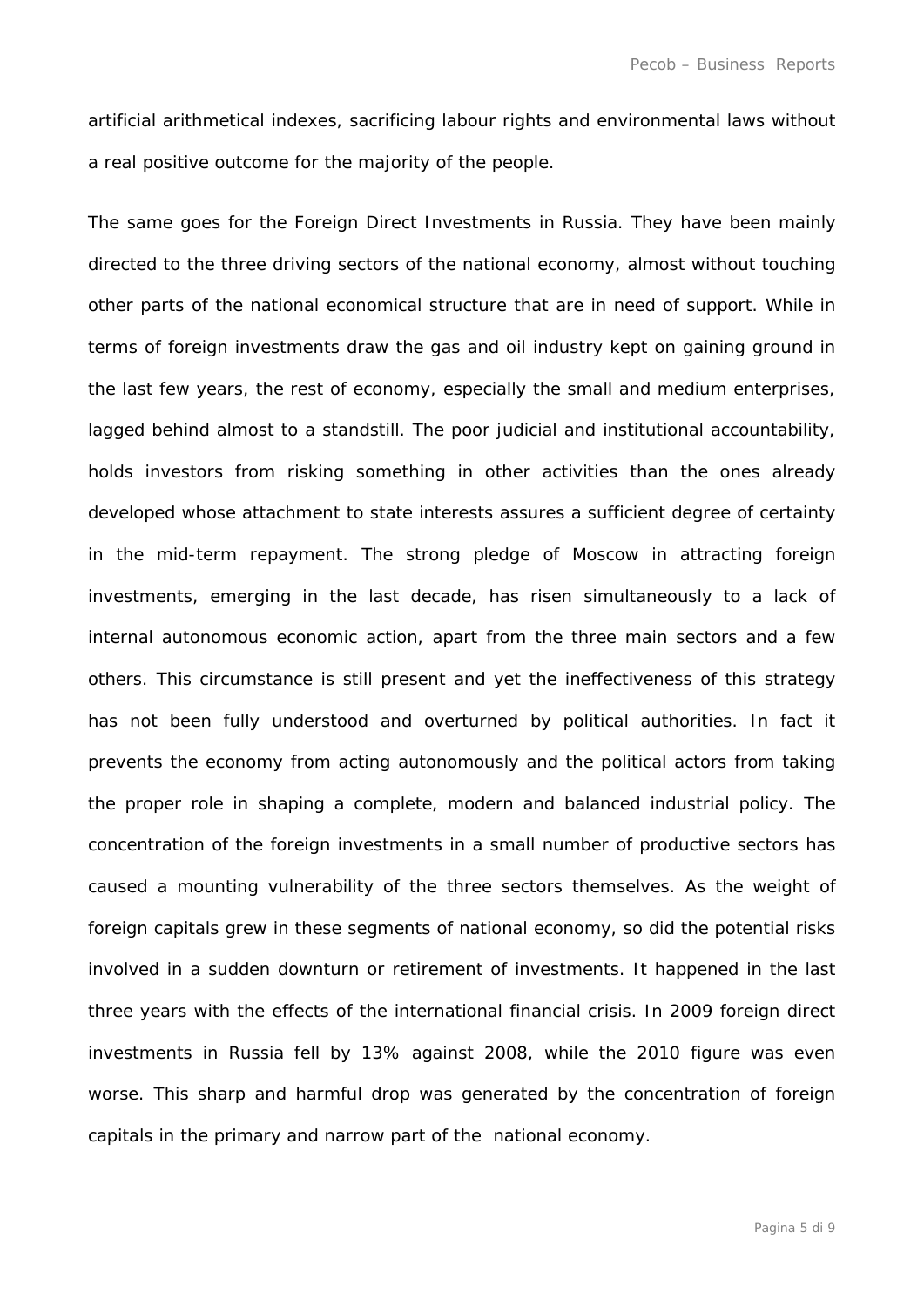Another problem connected to the missed diversification of Russian economy and thus its polarized and imbalanced nature, is its exposure to the oscillations of world market trends. This is especially true for the energy sector, which is mainly export oriented and makes up for the majority of the state monetary resources and reserves. In fact the fluctuation of oil and gas prices is dangerous for Russia, given the lack of flexibility in its economy, and the prominence of this sector inside the national economic setting. A proof of the difficulties explained above has been given recently by the 15% fall in gas and oil sales to EU during 2009 and 2010. At the same time the economic growth is diminished by 8% in 2009. This explains briefly but clearly the damaging effect caused by the low range of productive options present in the Russian economic structure, especially in times of financial turbulence or market prices variations. Another example is given by the very high unemployment rate observed in some of the biggest Russian cities which are dominated by an almost single sector industry. The so called "mono-industrial" cities represent the tip of the iceberg and the most apparent icon of the neglected productive diversification in the country. The awful, direct and immediate result on the population of those cities, in terms of job losses and consequent distress, is a mirror in which Russia can reflect its larger but similar structural economic problems on a national level.

The existence of the three mentioned sectors in a privileged position inside the Russian economy has favoured the creation of economic, financial and political centres of power. As receivers of the highest amount of monetary resources and investments from abroad as well as from the government, those industries have developed a big influence ahead of the other economical players in the country. Being the backbone of the Russian productive economy, they have precedence over other issues and are now able to direct reforms so as to avoid any structural reform of the Russian economic system. The stronger this influence is, the more difficult will be to change the present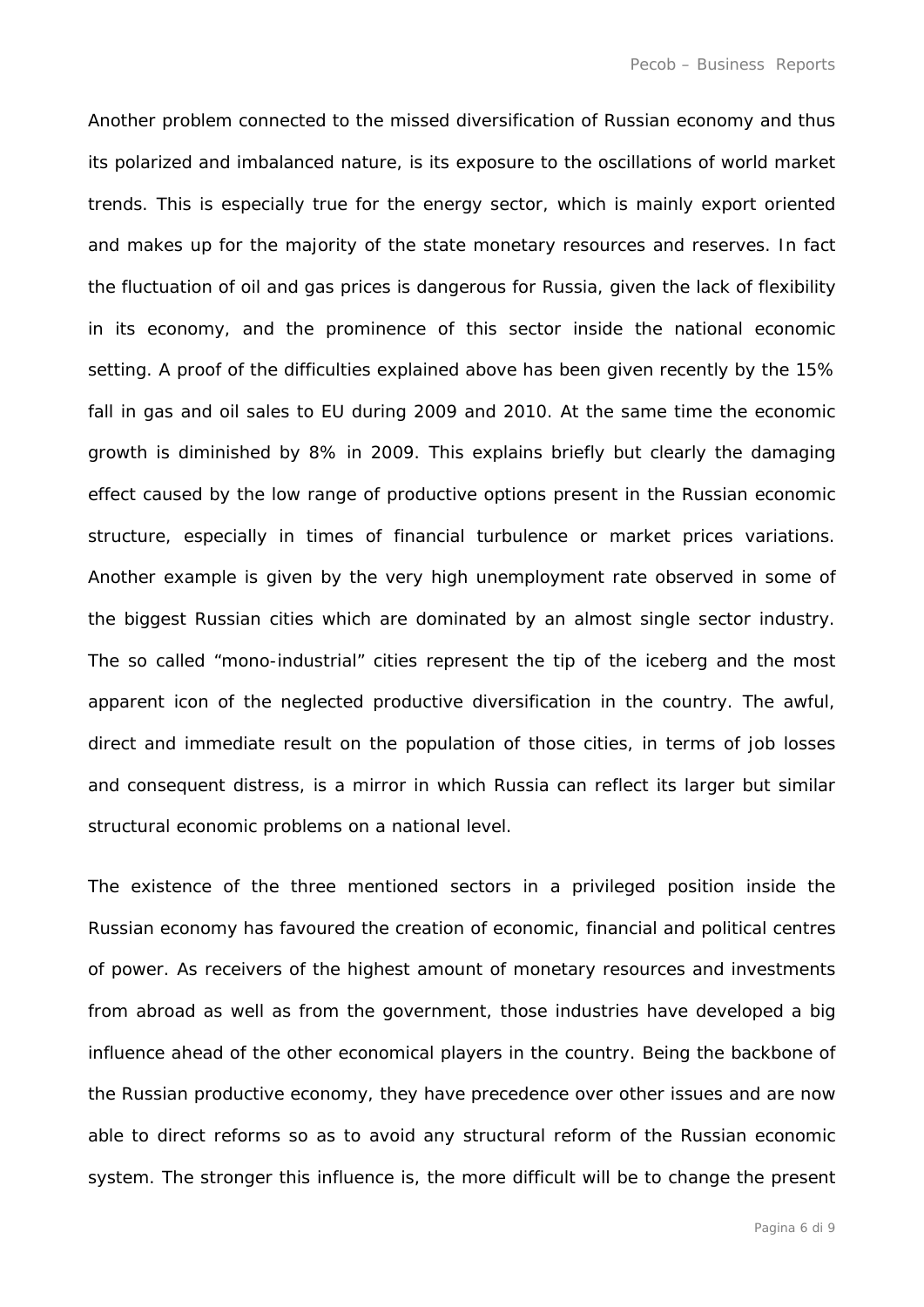unfair and polarized economical pattern. This in turn strengthens the influence held by the three sectors themselves. This condition, as it is easily understandable, holds very negative implication for the rest of the economy as well as for the economic structure as a whole, and in the end for the Russian population. At the moment, the most visible of the detrimental effects is the absence of the relocation of wealth produced among the society and the harsh inequality which is a trademark of post soviet Russia. In this context, it is almost impossible for medium and small ventures to prosper and to broaden the economic options for citizens and government, which is a result of the shortage in public support, political strategic vision and allocation of resources to more receivers than the accustomed ones. The energy sector surely plays the biggest role in offering the successive Russian governments an enormous monetary (also political and electoral) revenue which has discouraged (and still does) the productive diversification of the economy.

The three pillars of Russian economy (energy, weapons and steel) have created the image of the state abroad as a and have shaped the post-soviet country's structure both politically and economically. It seems that this trend it's not turning around and that the envisaged change towards diversification has a long way to go yet. Apart from the consequences already exposed, there are two more reflections to be made. The development of these three sectors is harming the environment producing goods in an unsustainable way for unsustainable purposes. Hydrocarbons, vast quantities of steel and heavy weapons are old fashioned products belonging to the "old economy" of the twentieth century, whose usage will be less and less frequent in the upcoming years (unfortunately apart from the weapons). What's more, the production, on an extremely large scale, of heavy weapons has a double moral repercussion. On one side the export of weapons and war technology in general produces violence in other parts of the world; on the other side the huge defence spending at home is removing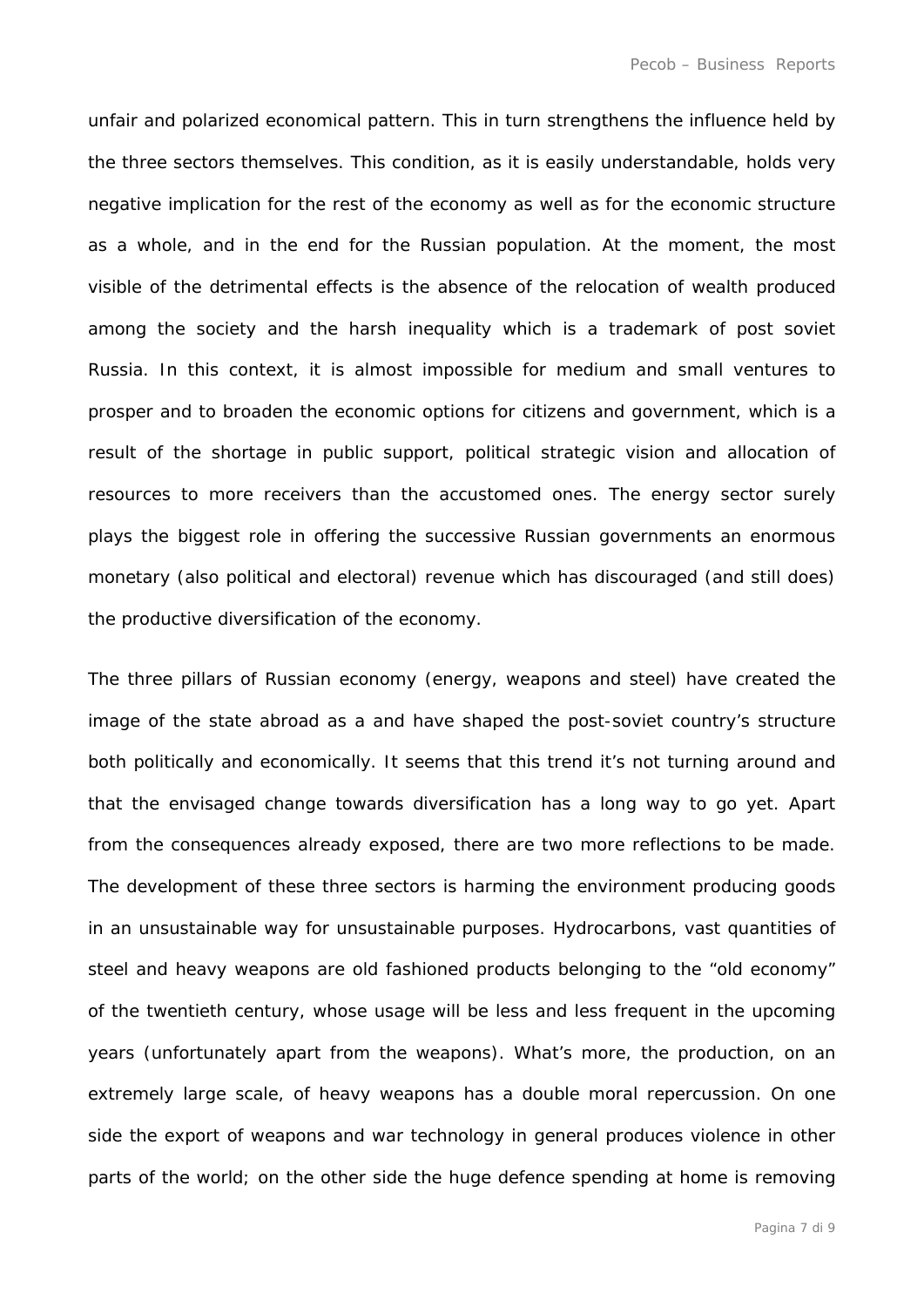(and will even more so in the near future, given the plan outlined above) essential resources otherwise vital to face many social and economic problems which badly affect Russia. The three sectors are still gaining ground inside the crisis hit Russian economy, developing rapidly but in a quantitative way (more steell, more weapons, more gas, more aluminium etc.). Rather than taking into account the need to raise significantly the quality standards and, most of all, consider other goals for the future of its economy and society, Russia is still chasing after an economic model both unsustainable and already out of time.